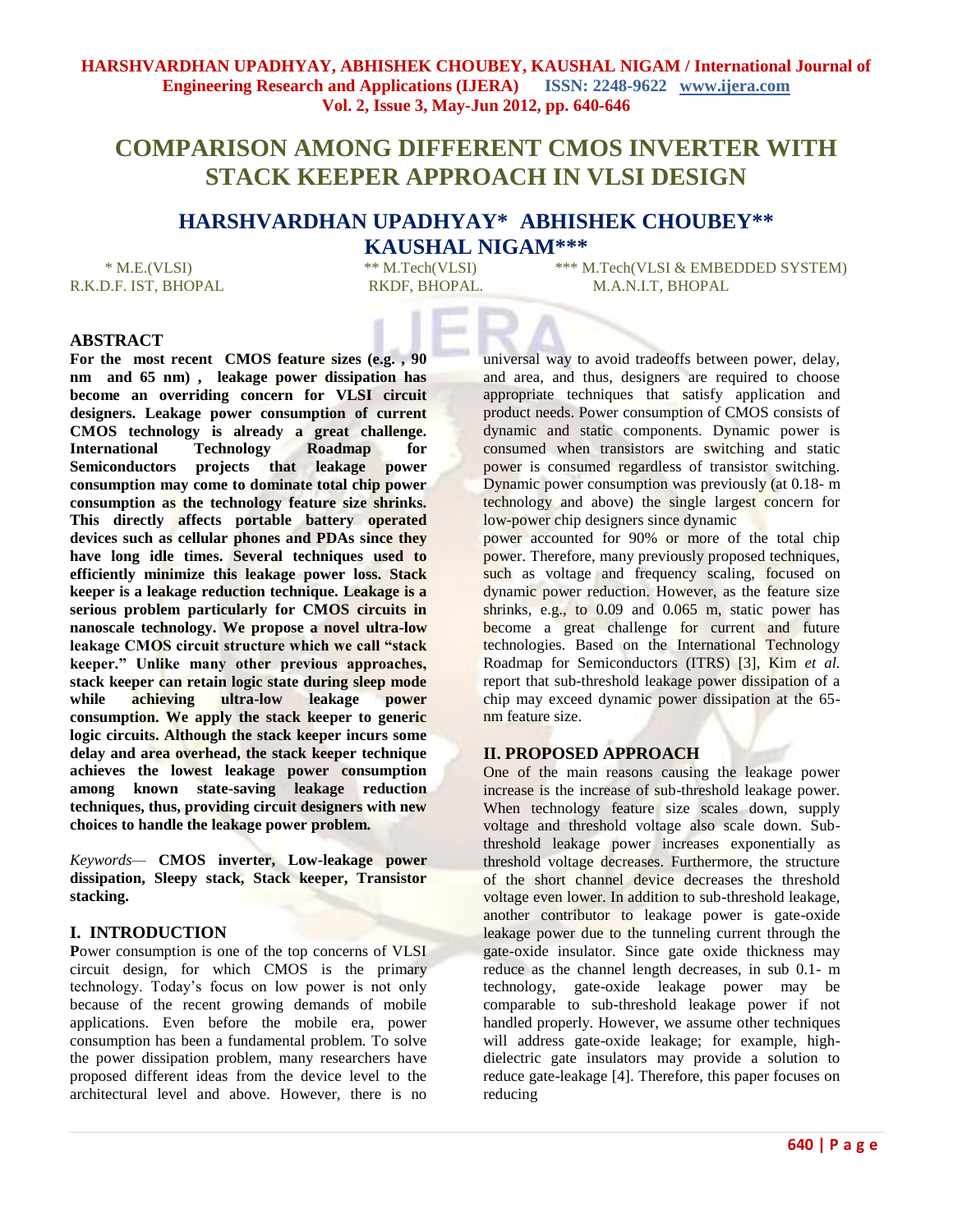

#### **Fig 1 :- SLEEPY STACK KEEPER**

sub-threshold leakage power consumption. In this paper, we provide a new circuit structure named "stack keeper" as a remedy for static power consumption. The stack keeper has a novel structure that uniquely combines the advantages of two major prior approaches, the sleep transistor technique and the forced stack technique. However, unlike the sleep transistor technique, the stack keeper technique retains the original state; furthermore, unlike the forced stack technique, the stack keeper technique can utilize high- to achieve up to two orders of magnitude leakage power reduction compared to the forced stack. Unfortunately, the stack keeper technique comes with delay and area overheads. Therefore, the stack keeper technique provides new Pareto points [5] to designers who require ultra-low leakage power consumption and are willing to pay some area and delay cost. The main contributions of this paper are as follows: 1) introduction of a stack keeper structure that can save leakage power up to two orders of magnitude for circuits that require extremely low leakage power consumption and 2) analysis of example stack keeper logic circuits in terms of various ways (transistor scaling, threshold voltage, and transistor width) circuit design engineers can employ to adopt the stack keeper technique as necessary. This paper is organized as follows. In Section II, prior work about low-leakage logic design is discussed. In Section III, the stack keeper structure is explained and an analytical delay model is discussed. In Section IV, an empirical methodology applying the stack keeper to generic logic is explained. In Section V, the experimental results of the stack keeper for generic logic is presented. In Section VI, conclusions are given.

As technology scales down, the size of transistors has been shrinking. The number of transistors on chip has thus increased to improve the performance of circuits. The supply voltage, being one of the critical parameters, has also been reduced accordingly in order to maintain the characteristics of an MOS device. Therefore in order to maintain the transistor switching speed, the threshold voltage is also scaled down at the same rate as the supply voltage. As a result, leakage currents increase dramatically with each technology generation [2,6]. As the leakage current increases faster, it will become more and more proportional to the total power dissipation.

**Pleak = Ileak\*Vdd ………………………………… (1)**

Designers need to develop new low power techniques to reduce total leakage in nanoscale circuits, especially for chips that are used in power constrained portable systems. The leakage current consists of reverse bias diode currents and sub threshold current. The former is due to the stored charge between the drain and bulk of active transistors while the later is due to the carrier diffusion between the source and drain of the off transistors. The sub threshold current is given as:

$$
I_{ds} = \mu_0 C_{ox} \frac{w}{L} (m-1) (V_t)^2 e^{ (V_{gs} - V_{th}) / mVt} * (1 - e^{-V_{ds}/V_t})
$$

Where,

л

**m = 1 + – 1 + …………...…..……(3)**

 $V_{th}$  = The threshold voltage  $V_t$  = The thermal voltage  $\cos$  = Gate oxide capacitance  $\mu_0$  = Zero bias mobility  $m =$ The sub threshold swing coefficient (also called body effect coefficient)  $W_{dm}$ = The maximum depletion layer width  $t_{ox}$  = The gate oxide thickness  $C<sub>dm</sub>$  = The capacitance of the depletion layer

In order to facilitate voltage scaling without affecting the performance, threshold voltage has to be reduced. This also leads to better noise margins and helps to avoid the hot carrier effects in short channel devices. Scaling down of threshold voltage results in exponential increase of the sub threshold leakage current. So, before going to in nanometer regime we need some techniques applied for CMOS logic to minimize the leakage power. Stacking is such technique used for minimize the leakage power.

#### **SLEEPY STACK**

The sleepy stack approach combines the sleep and stack approaches. The sleepy stack technique divides existing transistors into two half size transistors like the stack approach. Then sleep transistors are added in parallel to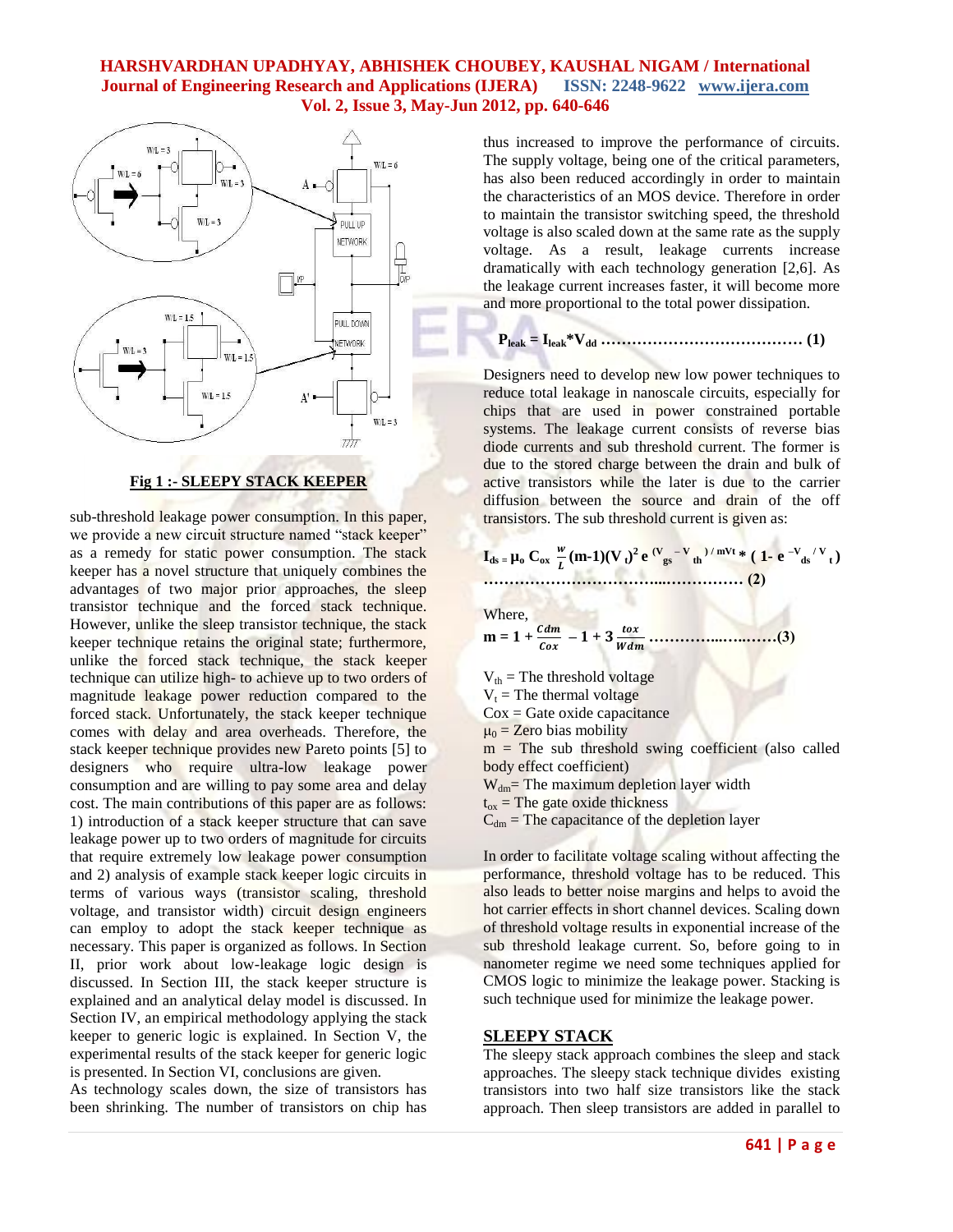one of the divided transistors. Figure 4 shows its structure.

During sleep mode, sleep transistors are turned off and stacked transistors suppress leakage current while saving state. Each sleep transistor, placed in parallel to the one of the stacked transistors, reduces resistance of the path, so

delay is decreased during active mode. However, area penalty is a significant matter for this approach since every

transistor is replaced by three transistors and since additional wires are added for S and S', which are sleep signals.



#### **STACK APPROACH**

Another technique for leakage power reduction is the stack approach, which forces a stack effect by breaking down an existing transistor into two half size transistors [7]. Figure 3 shows its structure. When the two transistors are turned off together, induced reverse bias between the two transistors results in subthreshold leakage current reduction. However, divided transistors increase delay significantly and could limit the usefulness of the approach.



## **Fig 3 :- STACK METHOD**

In conventional cmos inverter if input is given low as compared to threshold voltage, then at the same time pmos turns on and nmos turns off. And if input is given high at the gate terminal as compared to threshold voltage, then at the same time pmos turns off and nmos turns on.



In this case there are three types of power dissipation that take place :-

- 1. Static power dissipation
- 2. Dynamic
- 3. Short circuit power

Static power dissipation are take place due to the leakage current and leakage current occur due to the off transistor because some minutely current are flow in off transistor whether is Pmos or Nmos.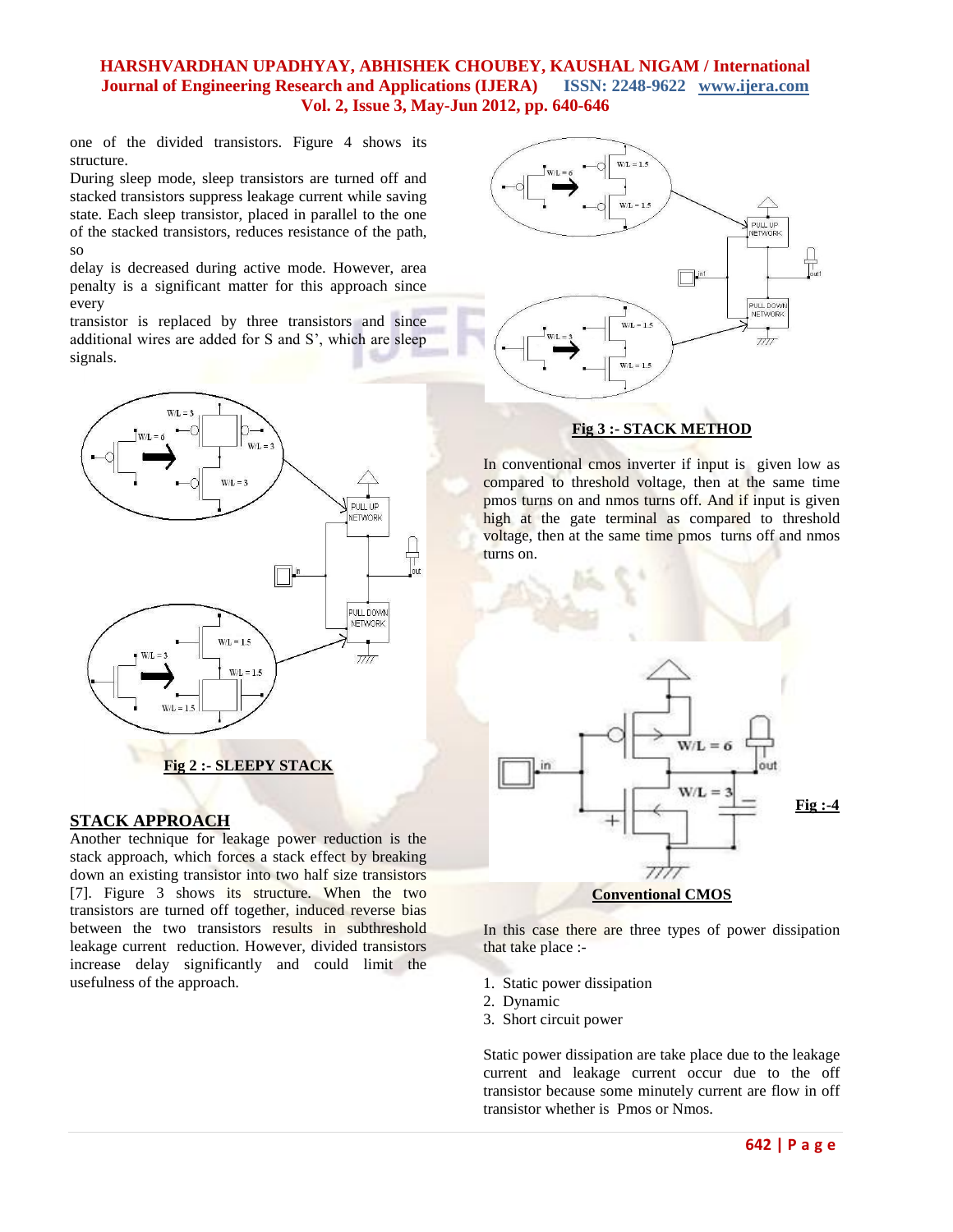Expression for leakage power :-

## **P= Vdd \* I leakage**

Dynamic power dissipation takes place due to the charging and discharging of capacitor .

## $P = ACV^2F$

P is the power consumed, A is the activity factor, i.e., the fraction of the circuit that is switching, C is the switched capacitance, V is the supply voltage, and F is the clock frequency.

In forced pmos inverter if input is given low as compared to threshold voltage., then at the same time pmos turns on and nmos turns off and if input is given high at the gate terminal as compared to threshold voltage, then at the same time pmos turns off and nmos turn on. Here the addition of two pmos transistors increases the delay in the flow of the current which ultimately decreases the leakage power in the circuit.



#### **Fig 5 :- Forced P-MOS Transistor Inverter**

In forced n-mos inverter if input is given low as compared to threshold voltage., then at the same time pmos turns on and n-mos turns off and if input is given high at the gate terminal as compared to threshold voltage, then at the same time p-mos turns off and n-mos turn on.

Here, the two n-mos transistors which increases the delay in the flow of the current which ultimately decreases the leakage power in the circuit.

In forced 2- nmos inverter if input is given low as compared to threshold voltage., then at the same time pmos turns on and nmos turns off and if input is given high at the gate terminal as compared to threshold voltage, then at the same time pmos turns off and nmos



turn on. Here the addition of three nmos transistors

#### **Fig 6 :- Forced N-MOS Transistor Inverter**



increases the delay in the flow of the current which ultimately decreases the leakage power in the circuit. **Fig 7 :- Forced 2- NMOS Transistor Inverter**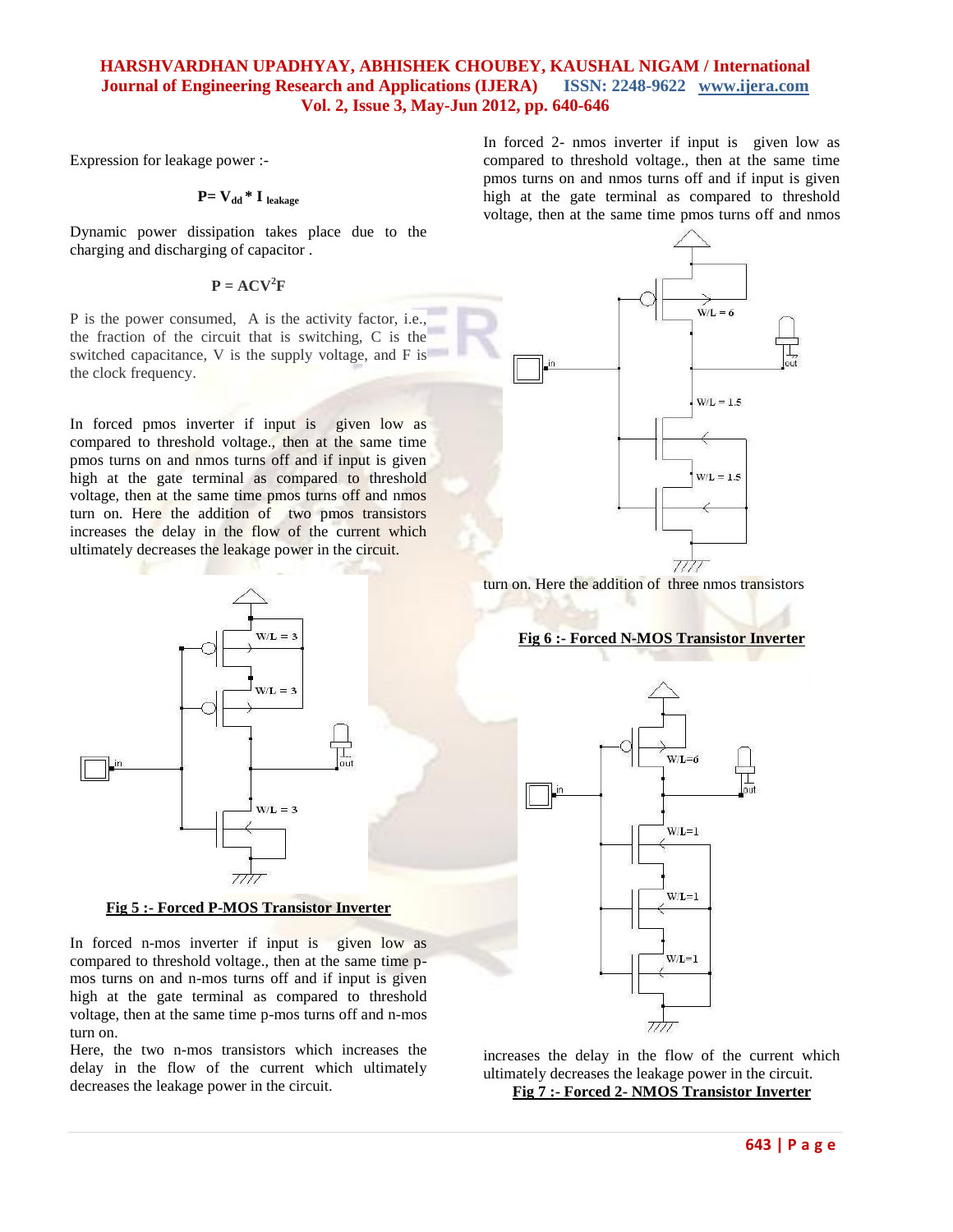#### **III. METHODOLOGY**

 We describe the experimental method. First, we describe how to make a schematic and create a layout by using the tools. Secondly, we describe how to obtain the results in term of power dissipation and layout area.

#### **Experimental Methodology**

Two type of window are involved in this tool. Schematic called DSCH and MICROWIND where layouts are design. Schematic and layout are design for all type of approach. Schematic are used for to make a different type of digital and analogue circuit and all the parameter are estimated with the help of microwind



window where the layout are design .These parameter are power dissipation and layout area at different technology of all considering approach.

Experiments include all the techniques namely are Conventional CMOS inverter, force NMOS transistor inverter, Forced PMOS transistor CMOS transistors, and Forced 2-NMOS CMOS inverter approaches. In addition, we consider a base case and the newly proposed novel approaches named "sleepy stack keeper". Schematics are designed for all considered techniques using schematics editor i.e. DSCH Window in MICOWIND software tool targeting TSMC are used to obtain net lists of the circuits and the net lists are used to simulating purpose. Schematics are created based on TSMC process parameters. Net lists of the circuits for different techniques are extracted from the schematics.

#### **Fig :- The Supply voltages used by the Technologies**

#### **IV.SIMULATION RESULTS**

We estimates only the power dissipation and Layout area for design approaches i.e. they are Conventional NMOS inverter, force NMOS transistor inverter, Forced PMOS transistor CMOS transistors, and Forced 2-NMOS CMOS inverter approaches . The simulations table for Power Dissipation and Layout Area is shown below in

| <b>Techniques</b>                                              | 45nm             | 65nm        | 90 <sub>nm</sub> | 120nm       |
|----------------------------------------------------------------|------------------|-------------|------------------|-------------|
| <b>Conventional</b><br><b>CMOS</b>                             | $0.075 \mu w$    | 0.421<br>μw | 1.582<br>μw      | 2.843<br>μw |
| <b>Forced NMOS</b><br>transistor<br>inverter,                  | 0.064<br>μw      | 0.342<br>μw | 1.248<br>μw      | 2.439<br>μw |
| <b>Forced PMOS</b><br>transistor<br><b>CMOS</b><br>transistors | 0.058<br>μw      | 0.312<br>μw | 1.196<br>μw      | 2.387<br>μw |
| Forced 2-<br><b>NMOS CMOS</b><br>inverter                      | 0.046<br>μw      | 0.258<br>μw | 1.091<br>μw      | 2.179<br>μw |
| <b>Stack</b>                                                   | 0.043<br>$\mu$ w | 0.198<br>μw | 0.962<br>μw      | 1.39<br>μw  |
| <b>Sleepy stack</b><br>keeper                                  | 0.034<br>μw      | 0.187<br>μw | 0.613<br>μw      | 1.008<br>μw |

#### **Simulation results for power dissipation:**

#### **Power Dissipation (µw) in Among Various Approaches**

We are showing the simulations results of circuit with four different technology at a given standard power supply generations for all above discussed i.e. Conventional NMOS inverter, force NMOS transistor inverter, Forced PMOS transistor CMOS transistors, and Forced 2-NMOS CMOS inverter approaches with newly proposed approaches.

#### **Simulation results for Layout Area:**

| <b>Techniques</b>                                                 |         | $45$ nm                                                     | 65nm                         |                              | 90nm |                              | 120nm                        |
|-------------------------------------------------------------------|---------|-------------------------------------------------------------|------------------------------|------------------------------|------|------------------------------|------------------------------|
| <b>Conventional</b><br><b>CMOS</b>                                |         | 12.0<br>6.3<br>$\mu$ m <sup>2</sup><br>$\mu$ m <sup>2</sup> |                              | 13.9<br>$\mu$ m <sup>2</sup> |      | 27.2<br>$\mu$ m <sup>2</sup> |                              |
| force NMOS<br>transistor<br>inverter,                             |         | 8.9<br>$\mu$ m <sup>2</sup>                                 | 18.3<br>$\mu$ m <sup>2</sup> |                              |      | 20.7<br>$\mu$ m <sup>2</sup> | 37.8<br>$\mu$ m <sup>2</sup> |
| <b>Technology</b>                                                 | $45$ nm |                                                             | 65nm                         |                              |      | 90 <sub>nm</sub>             | 120nm                        |
| $\mathbf{V}_{\mathbf{dd}}$                                        |         | 0.40v                                                       |                              | 0.70v                        |      | 1.20v                        | 1.20v                        |
| Forced<br><b>PMOS</b><br>transistor<br><b>CMOS</b><br>transistors |         | 8.1<br>$\mu$ m <sup>2</sup>                                 |                              | 16.8<br>$\mu$ m <sup>2</sup> |      | 18.9<br>$\mu$ m <sup>2</sup> | 45.7<br>$\mu$ m <sup>2</sup> |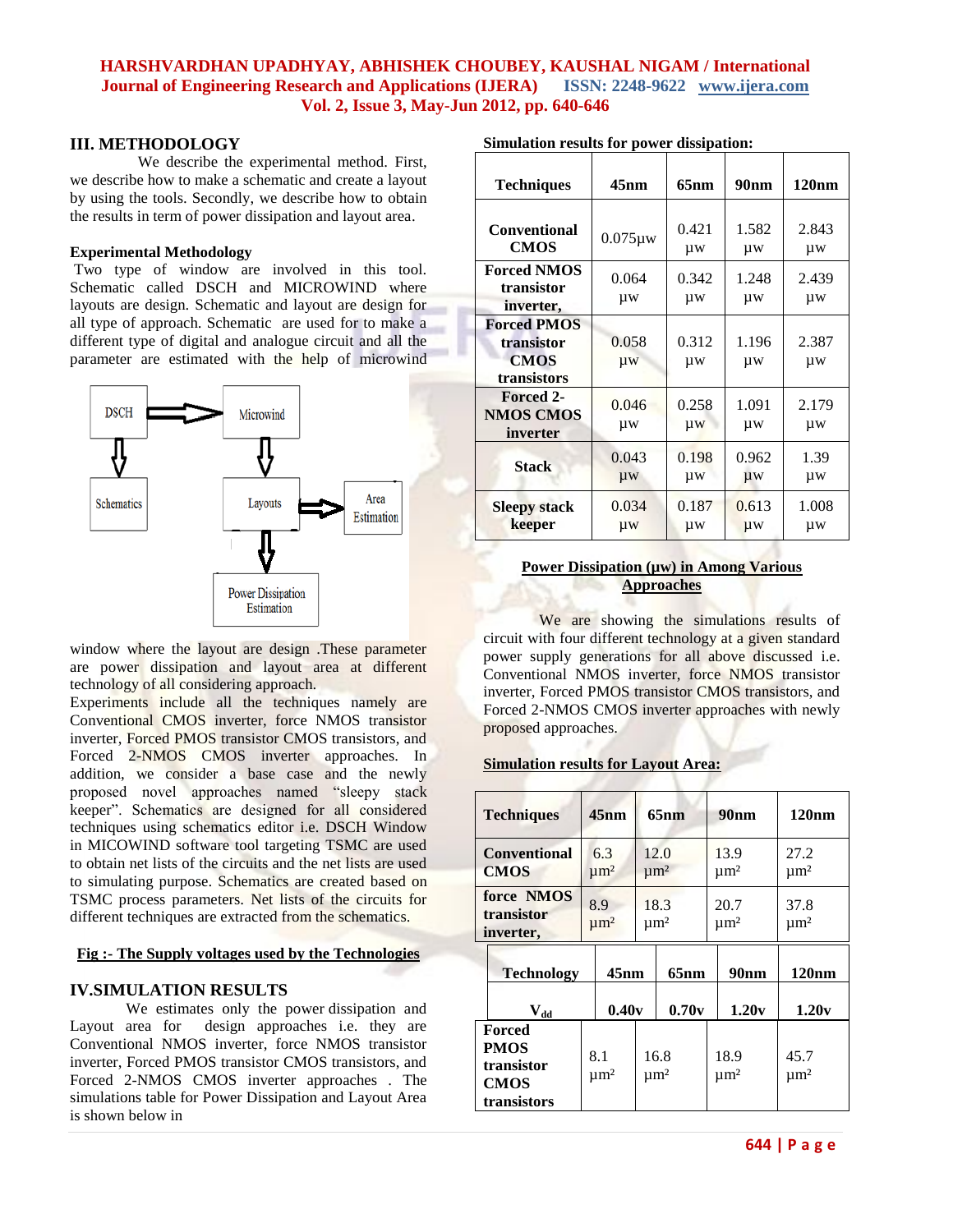| Forced<br>$2 -$<br><b>NMOS</b><br><b>CMOS</b><br>inverter | 12.8<br>$\mu$ m <sup>2</sup> | $25.5 \,\mathrm{\upmu m^2}$ | $28.5 \ \mu m^2$ | $49.7 \mu m^2$ |
|-----------------------------------------------------------|------------------------------|-----------------------------|------------------|----------------|
| <b>Stack</b>                                              | 11.8<br>$\mu$ m <sup>2</sup> | $23.5 \mu m^2$              | $26.2 \mu m^2$   | $53.7 \mu m^2$ |
| stack<br><b>Sleepy</b><br>keeper                          | 21.2<br>$\mu$ m <sup>2</sup> | $23.5 \mu m^2$              | $47.0 \mu m^2$   | $97.7 \mu m^2$ |

#### **Layout Area (µm²) in Among Various Approaches**

We are showing the simulations results of circuit with six different technologies at a given standard power supply generations for all above discussed six techniques i.e. The above the table after the simulation latest approach having the Layout area penalty as compare to all considering approach. The Layout Area is decreasing according to decreasing the feature size technologies. We explain from the graph given below .In this graph first we are showing Layout area of all considering approach.







**Layout Area Chart for All Technique**

## **V. CONCLUSION**

Scaling down of device dimensions, supply voltage and threshold voltage for achieving high performance and low dynamic power dissipation has largely contributed to the increase in leakage power dissipation. We have presented an efficient design methodology for reducing the leakage power in CMOS inverter circuit. Implications of technology scaling on the choice of techniques to mitigate total leakage are examined.

 The proposed technique in the thesis is "SLEEPY STACK KEEPER" and comparing the power consumption with other existing techniques. The proposed technique is more effective in reducing power consumption. The result is simulated with MICROWIND software and compare at different technology 45nm, 65nm, 90nm and 120nm.

## **VI. FUTURE SCOPE**

The advent of a mobile computing era has become a major motivation for low power design because the operation time of a mobile device is heavily restricted by its battery life. The growing complexity of mobile devices, such as a cell phone with a digital camera or a personal digital assistant (PDA) with global positioning system (GPS), makes the power problem more challenging.

 The proposed technique can be implemented in low power VLSI circuit and save the power consumption of the chip which leads to increase battery life.